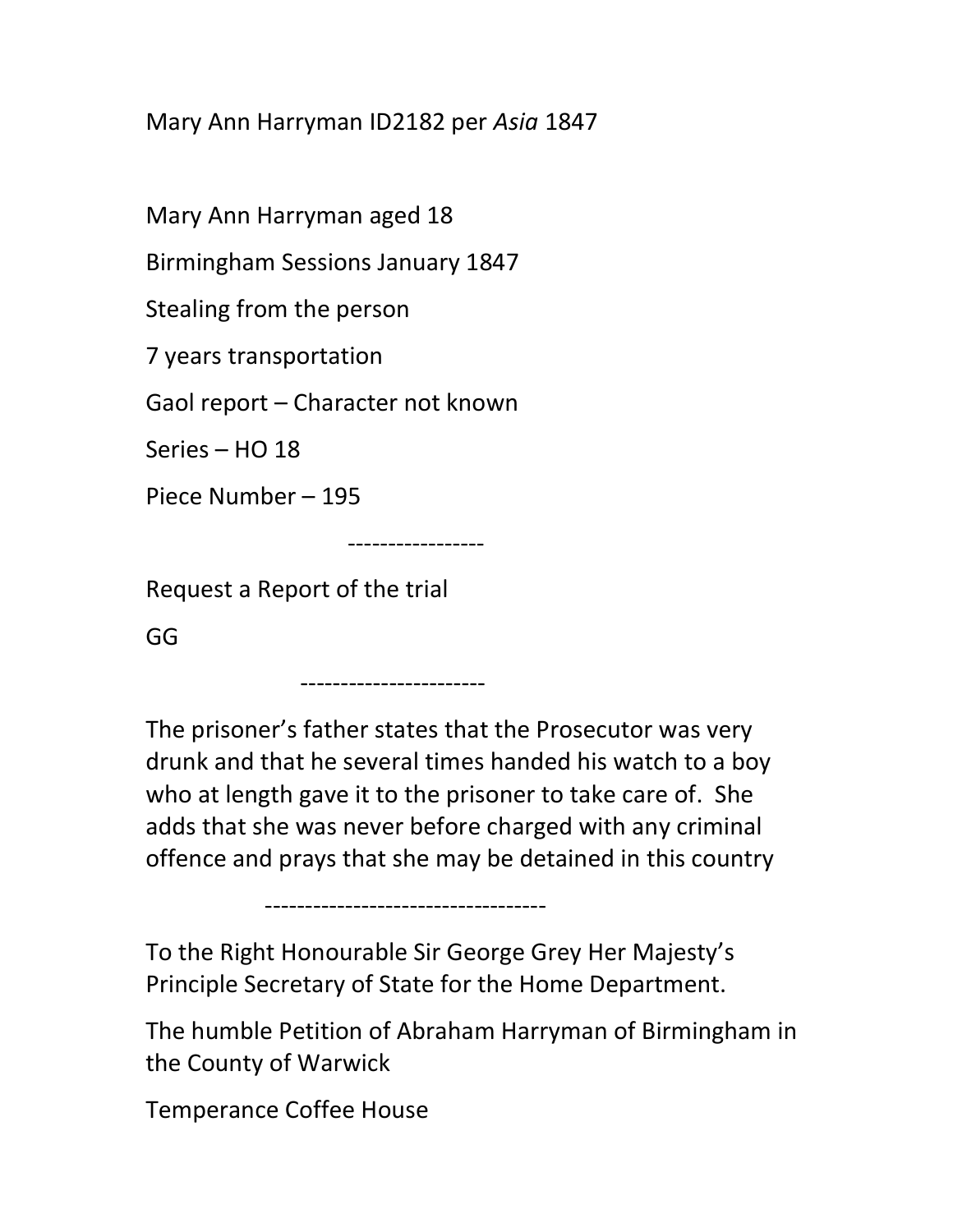New Street

Birmingham

February 1847

Sheweth

That your Petitioner's daughter Mary Ann Harryman was tried and convicted at the last Quarter Sessions held at Birmingham in and for the Borough of Birmingham of stealing a watch and sentenced by the Court to be transported for seven years.

That the Prosecutor in the Indictment against the said Mary Ann Harryman was at the time he lost his said watch greatly intoxicated and was shewing the same to several persons in the Public House and during that time he was in such Public House he gave his said watch several times into the hands of a boy who happened to be there, which boy delivered the same watch into the keeping of your Petitioner' said daughter merely for the purpose of taking care of the same as the said Mary Ann Harryman stated on her said trial and hath all along asserted the same to be the fact.

That the Petitioner's said daughter hath never been accused of any criminal offence previously to the one in question and that Mr Harry Adkins the Governor of the gaol at Warwick will give the said Mary Ann Harryman a good character for decorous and proper conduct whilst in his custody.

That your Petitioner's daughter worked for Messrs Neal and Tonks of Birmingham aforesaid Manufacturers who are men of the first respectability who are willing to received her into their service if mercy is extended to her.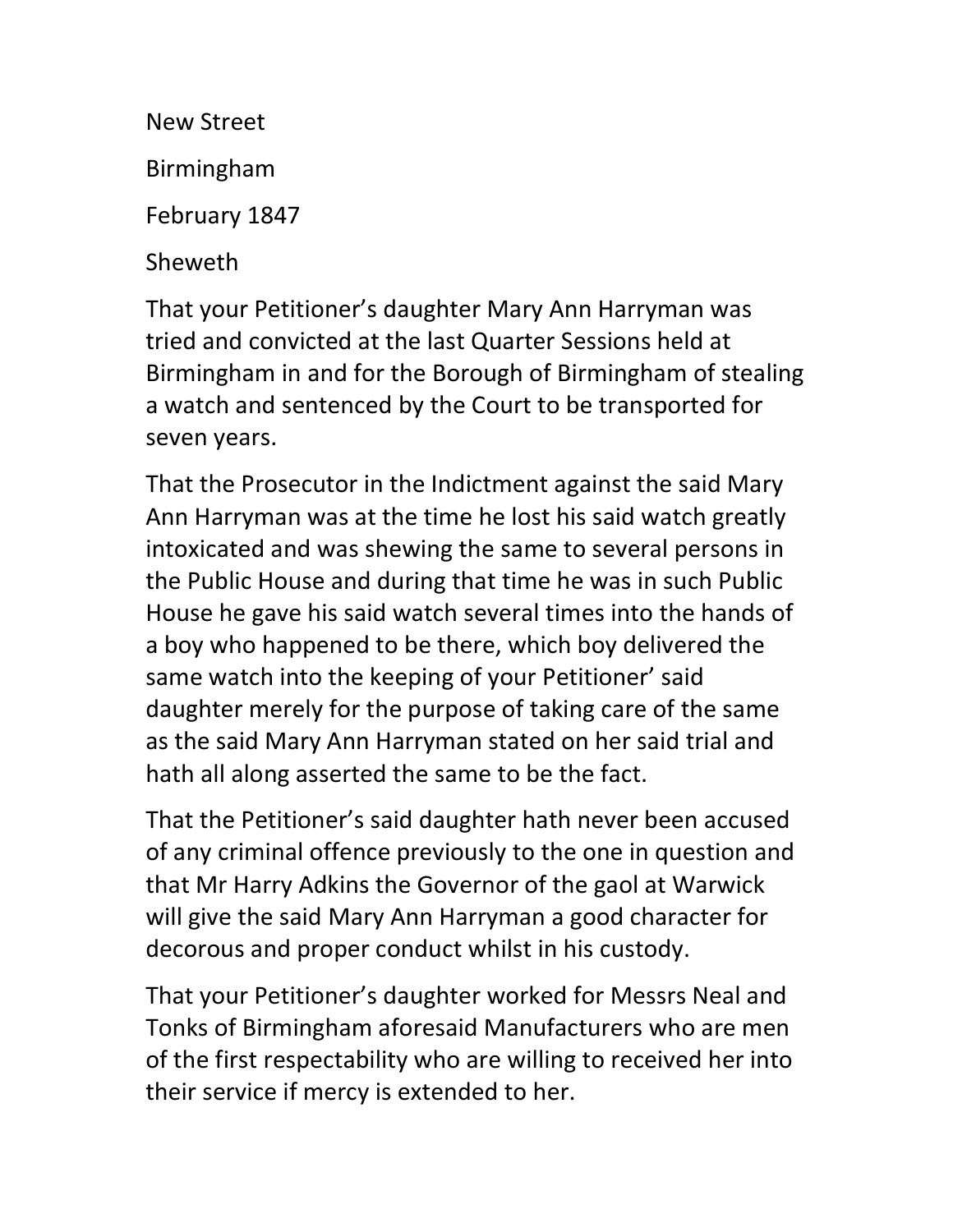Your Petitioner under the circumstances aforesaid humbly prays that the said Mary Ann Harryman may not be transported in pursuance of her said sentence but that she may be retained in this country to work out such a term of imprisonment as to her Majesty's Government shall seem fit and proper.

And your Petitioner will ever pray.

--------------------

44 Chancery Lane

12<sup>th</sup> March 1847

Sir

In answer to Mr Phillips letter of  $5<sup>th</sup>$  inquiring into the case of Mary Ann Harryman convicted of felony at the Birmingham Sessions held in January last I have the honour to inform you that she was tried before Mr Gale who sat at those Sessions as Assistant barrister. I enclose his letter to me of this days dater and also the original dep-ositions which I have procured from the Clerk of the Peace and which as they form part of the muniments of the Court for which he is responsible I respectfully request may be returned either to him or myself.

I have the honour to be

Your obedient servant

N S Hill.

------------------------------------------

Report on the case of Mary Ann Harryman